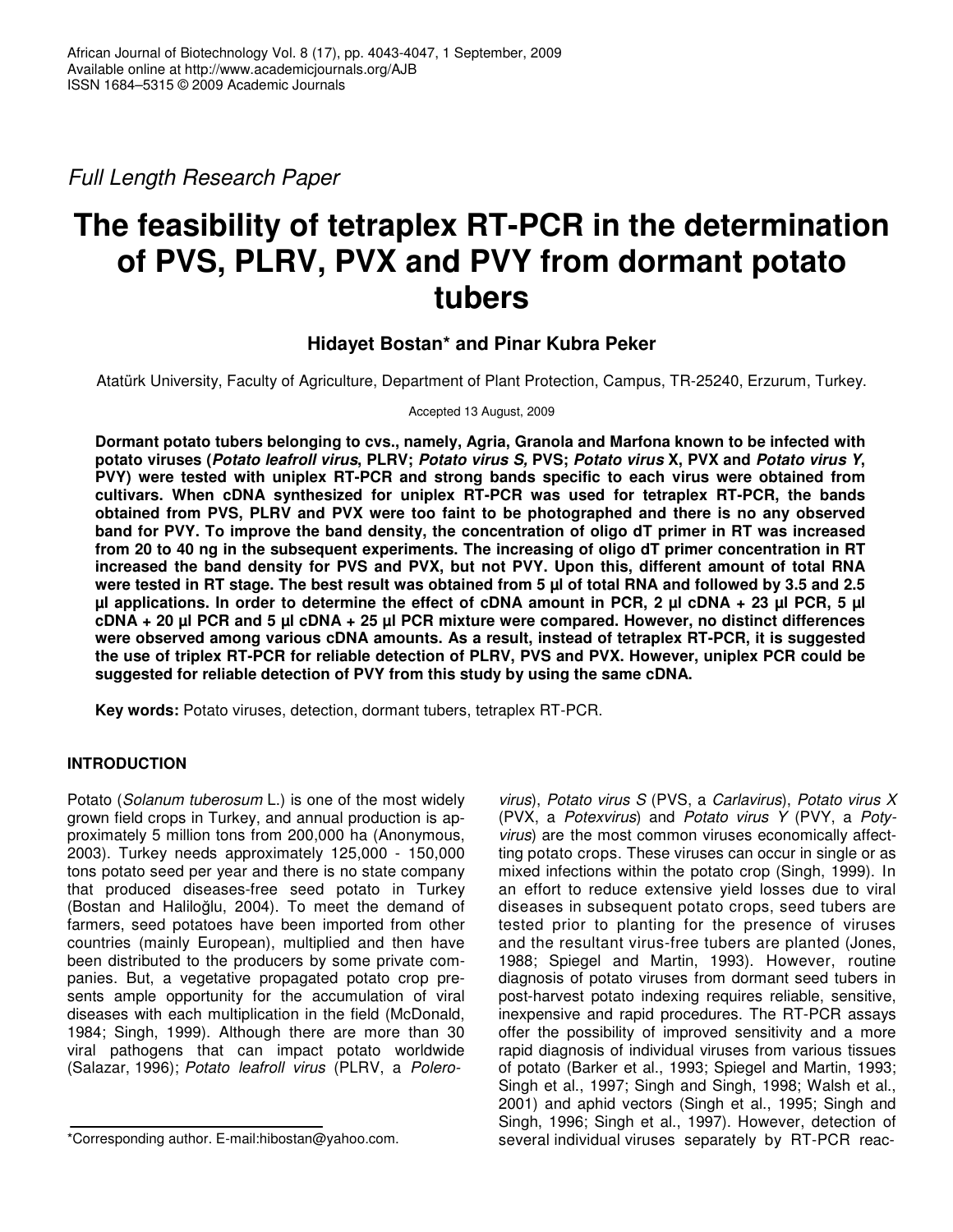| <b>Virus</b> | <b>Sequens</b>               | <b>Polarity</b> | <b>Fragment</b> |
|--------------|------------------------------|-----------------|-----------------|
| <b>PVS</b>   | 5'-TGGCGAACACCGAGCAAATG-3'   | Sense           | 187 bp          |
|              | 5'-ATGATCGAGTCCAAGGGCACTG-3' | Antisense       |                 |
| <b>PLRV</b>  | 5'- CGCGCTAACAGAGTTCAGCC-3'  | Sense           | 336 bp          |
|              | 5'-GCAATGGGGGTCCAACTCAT-3'   | Antisense       |                 |
| <b>PVX</b>   | 5'-TAGCACAACACAGGCCACAG-3'   | Sense           | 562 bp          |
|              | 5'-GGCAGCATTCATTTCAGCTTC-3'  | Antisense       |                 |
| <b>PVY</b>   | 5'-AAGCTTCCATACTCACCCGC-3'   | Sense           | 856 bp          |
|              | 5'-CATTTGTGCCCAATTGCC-3'     | Antisense       |                 |

**Table 1.** The primer pairs used for PVS, PLRV, PVX and PVY in RT-PCR.

tions is expensive and time consuming.

In order to reduce the labor and equipment costs for test, a duplex RT-PCR (d-RT-PCR) detection of PLRV and PVY has been reported (Singh et al., 1996; Russo et al., 1999; Singh et al., 2000), a multiplex RT-PCR (m-PCR) protocols were developed for the detection of 5 viruses (PVA, PVS, PVX, PVY and PLRV) in potato tubers and simplified by using an oligo (dT) in the synthesis of cDNA for potato viruses (PVX, PVS, PVY and PVA) RNAs (Nie and Singh, 2000; Singh and Nie, 2003). In addition, multiplex RT-PCR was used to differentiate strains of PVY (Nie and Singh, 2002; Singh and Nie, 2003; Lorenzen et al., 2006; Rigotti and Gugerli, 2007).

The main objective of this study was to evaluate the feasibility of tetraplex RT-PCR in the determination of potato viruses (PVS, PLRV, PVX and PVY) in dormant seed potato tubers belonging to some potato cultivars grown commercially in Turkey as a routine for certification.

#### **MATERIALS AND METHODS**

#### **Virus sources**

Dormant tubers belonging to cvs., Agria, Granola and Marfona known to be infected with PVS, PLRV, PVX and PVY were obtained from our previous studies and multiplied in greenhouse and field. All tubers were tested previously by ELISA (Bostan and Haliloğlu, 2004) and then tested by RT-PCR in our laboratory to identify of particular viruses (Bostan et al., 2006).

#### **RNA isolation from dormant tubers**

RNA was extracted from tubers as described previously (Singh et al., 2002). Briefly, 6 drop of plant sap (150 - 200 µl) was obtained from tuber tissues by passing the tissue through a tissue slicer/ grinder (Electrowerk, Behncke and Co., Hannover, Germany) and combined with 300 µl of extracting buffer (0.1 M Tris HCl, pH 7.4, 2.5 mM  $MgCl<sub>2</sub>$ , 0.65 %  $Na<sub>2</sub>SO<sub>3</sub>$  containing 6 U of RNase-free DNase I) (Roshe Molecular Bochemicals). The mixture was vortexed for 10-15 s and then incubated at 37°C for 10 min. Nucleic acids were extracted with an equal volume phenol:chloroform: isoamyl alcohol (25:24:1) and then precipitated with 1 vol. of isopropenol in the presence of 0.1 volume of 3 M sodium acetate (- 20°C overnight). The precipitate was collected by centrifugation (12,000 g, 15 min, 4°C), washed with 70% ethanol, dried under vacuum and dissolved in 100 µl of distilled water.

#### **Reverse transcription polymerase chain reaction (RT-PCR)**

For the reverse transcription (RT), 2.5 µl of RNA extract was incubated at 65°C for 5 min, and then chilled on ice for 10 min to denature the RNA. The RT mixture of 7.5 µl was added to provide a final concentration of 20 ng/µl of reverse primer specific to PLRV, 20 ng of oligo (dT) primer (Roshe), 50 mM Tris-HCl pH 8.3, 75 mM KCl, 10 mM dithiothreitol (DDT), 2.5 mM  $MgCl<sub>2</sub>$ , 1.5 mM of each dNTPs (Promega), 200 U RNasin (Promega, Madison, WI) and 20 U Moleney Murine Leukemia virus-reverse transcriptase (MMLV-RT) (Invitrogen). Samples were incubated for 1 h at 42°C for RT and incubated subsequently at 95°C for 3 min to terminate the RT reaction.

PCR was carried out using 2 µl aliquots of the cDNA mixture in 23  $\mu$ I containing 10 mM Tris-HCl pH 8.3, 50 mM, 3.5 mM MgCl<sub>2</sub>, 0.2 mM of each dNTPs, 0.2 mM of each of antisense and sense primers and 0.625 U of Taq polymerase (Sigma). Thermo-cycling was performed as described previously (Nie and Singh, 2001, 2002). Samples were amplified in 35 cycles using a Peltier thermal cycler (MJ Research, Watertown, MA). Annealing temperature was 62°C for the first 10 cycles, 60°C for the next 10 cycles and 58°C for the last 15 cycles. Each cycles consisted of denaturation (92°C, 30 s), and primer annealing (30 s) and primer extension at 72°C (90 s) as well as a final extension for 10 min at 72℃. 20 µl of amplified product containing bromophenol blue tracking dye was separated by electrophoresis in a 1.5% agarose gels containing 0.5 µg/ml ethidium bromide and photographed under UV illumination with an imaging system. Positive control for the viruses under study was included in each experiment. In order to determine of the size of amplified products in the gel, as a marker, a low mass ladder (Invitrogen) was used. The antisense and sense primers used for PLRV (Singh et al., 1995), PVS (Matoušek et al., 2000), PVX (Skryabin et al., 1988) and PVY (Nie and Singh, 2001) were given in Table 1.

### **RESULTS AND DISCUSSION**

When dormant tubers known to be infected with PLRV, PVS, PVX and PVY viruses were tested in uniplex RT-PCR, strong bands specific to each virus were obtained from cultivars and it was not observed a significant difference between the cultivars and viruses (Figure 1). Obtaining strong bands from uniplex RT-PCR application for each of virus shows that the cultivars used as material did not contain any substances to inhibit RT-PCR.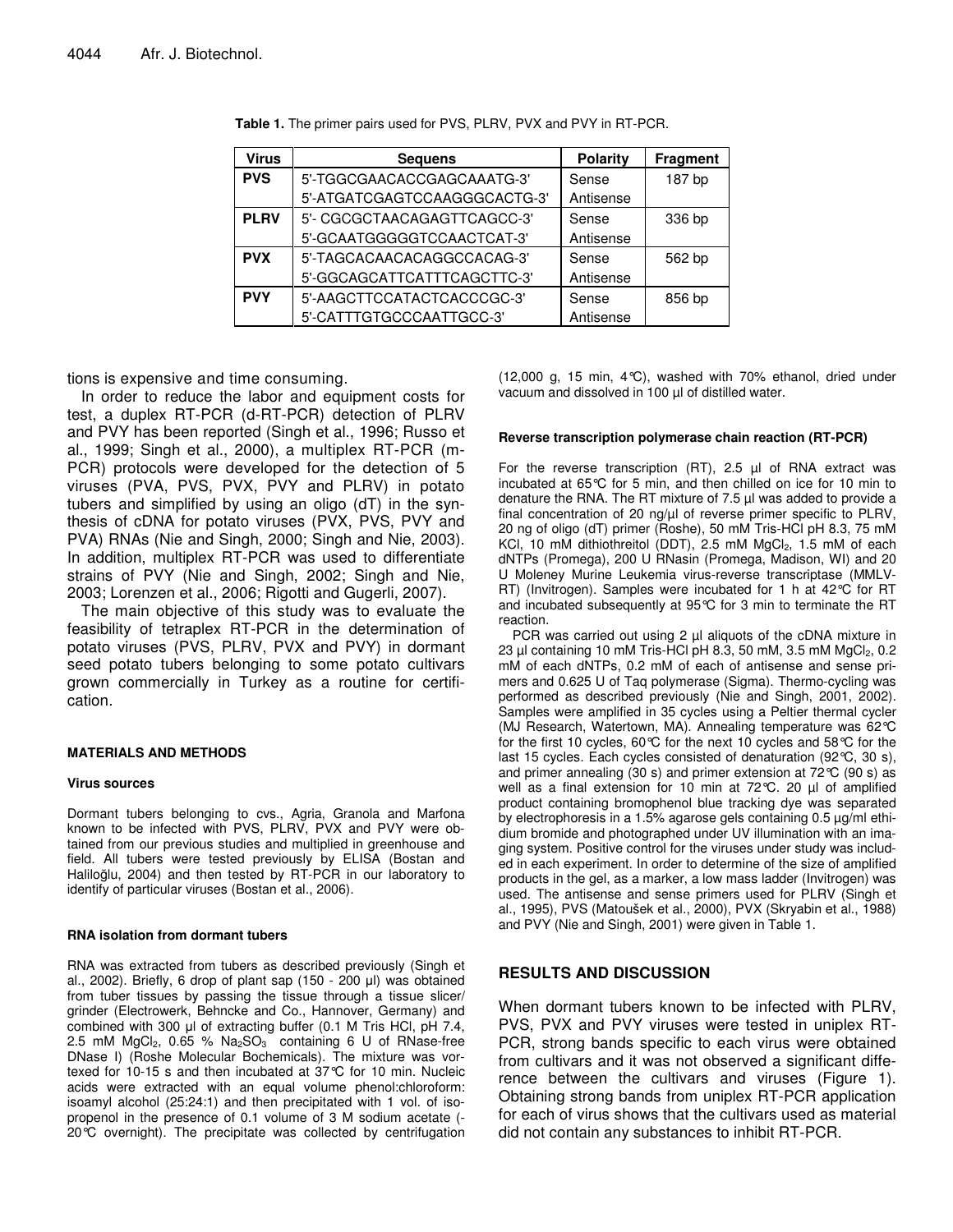

**Figure 1.** Uniplex RT-PCR products from Agria, (PVY: Lane 1, PVX: Lane 2, PLRV: Lane 3, PVS: Lane 4), Granola, (PVY: Lane 5, PVX: Lane 6, PLRV: Lane 7, PVS: Lane 8), Morfona, (PVY: Lane 9, PVX: Lane 10, PLRV: Lane 11, PVS: 12), M: Marker.



**Figure 2.** Detection of PVY, PVX, PLRV and PVS from different cultivars by using different amount of total RNA in RT: when 2.5 µl total RNA was used (Agria: Lane 1, Granola: Lane 2, Morfona : Lane 3), 3.5 µl of total RNA (Agria: Lane 4, Granola: Lane 5, Morfona: Lane 6), 5.0 µl total RNA (Agria: Lane 7, Granola: Lane 8, Morfona: Lane 9), positive control for PVY: Lane 10, for PVX: Lane 11, for PLRV: Lane 12, for PVS: Lane 13, Marker: M.

When cDNA synthesized for uniplex RT-PCR was used for tetraplex RT-PCR  $(2 \mu \text{cDNA} + 23 \mu \text{PCR mixture})$ , the bands obtained from PLRV, PVS and PVX were too faint to be photographed and no band was observed for detection of PVY (data is not shown). In order to improve the band density, the concentration of oligo dT primer in RT was increased from 20 to 40 ng in the subsequent experiments. The increasing of oligo dT primer concentration in RT has increased the band intensity of PVS and PVX, but not PVY (data is not shown). When 2.5, 3.5 and 5 µl of total RNA, 2 µl of cDNA + 23 µl PCR mixture was used in RT, the best result were obtained from 5 µl of total RNA and followed by 3.5 and 2.5 µl applications (Figure 2). Upon this, the following applications, 5 µl of the total RNA was used for cDNA synthesis.

In order to determine the effect of cDNA amount in PCR, 2 µl cDNA + 23 µl PCR, 5 µl cDNA + 20 µl PCR and 5  $\mu$ l cDNA + 25  $\mu$ l PCR mixture were compared, any distinct differences was not onserved among these applications as seen on the gel below. Any band was not seen for PVY (Figure 3).

To assess the usefulness and sensitivity of tetraplex RT-PCR for routine detection of PLRV, PVS, PVX and PVY, uniplex and tetraplex RT-PCR experiments were carried out in parallel using the same nucleic acid. For this purpose, a total of 100 field-grown tubers known to be infected with one or more viruses tested after 45 days of harvesting by tetraplex RT-PCR. When tubers were tested by uniplex RT-PCR, a total of 61 tubers were positive for PLRV, 47 for PVS, 19 for PVX and 78 for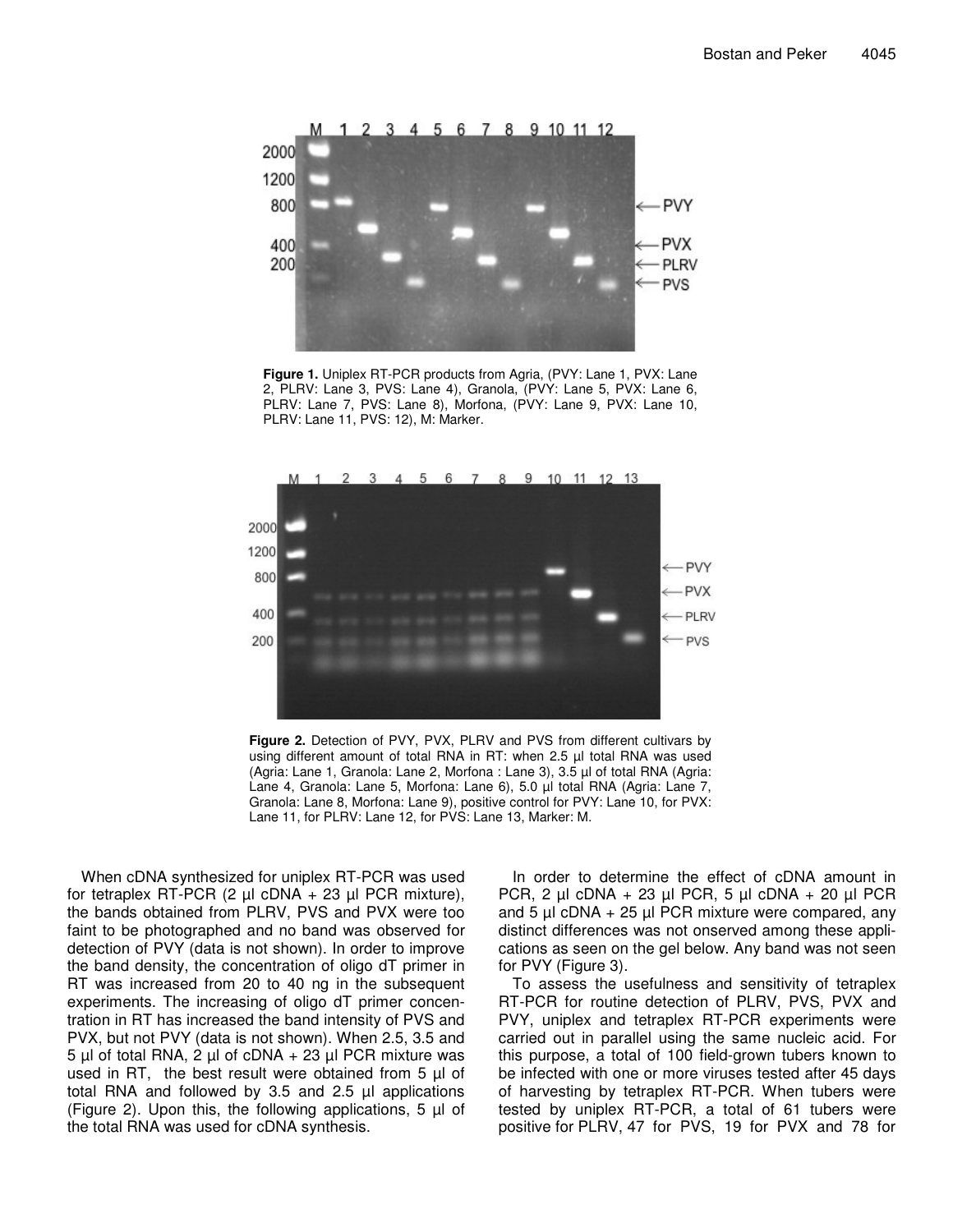

**Figure 3.** The effect of cDNA amount and PCR mixtures on the band density for viruses: 2 µl cDNA + 23 µl mix (Agria: Lane 1, Granola: Lane 2, Morfona: Lane 3), 5 µl cDNA + 25 µl PCR mix (Agria: Lane 4, Granola: Lane 5, Morfona: Lane 6), 5 µl cDNA + 20 µl PCR mix (Agria: Lane 7, Granola: Lane 8, Morfona: Lane 9), positive controls (PVY: Lane 10, for PVX: Lane 11, for PLRV: Lane 12, for PVS: Lane 13), Marker: M.

PVY. However, when the same tubers were tested by tetraplex RT-PCR, 54 samples were positive for PLRV, 43 for PVS, 15 for PVX but not PVY.

While obtaining the bands from PVS, PLRV and PVX, one of the reason why no bands were obtained from PVY is that, the concentrations of these viruses belonging to different groups were different in tissue, that is, the concentration of PVY might be lower than the other viruses in tissue (Brunt, 1988). In addition to this, it was reported that potato cultivars vary in PVY concentrations depend on storage conditions in the tubers (Barker et al., 1993; Singh and Singh, 1996, 1997). Another possible reason might be the difference between the fragment sizes amplified by primer pairs. While the fragment lengths that the primer pairs used for PVS, PLRV and PVX amplified were 187 bp, 336 bp and 562 bp respectively, this size was 856 bp for PVY. As reported previously (Singh and Singh, 1997), the difference in the sensitivity between the largest (1040 bp) and smallest (217 bp) PCR product size was over 1000 times, and therefore, it was suggested that primers producing fragments of about 400 bp will detect PVY most sensitively. In addition to the size differences of amplified products, it is possible that the location of the target sequence on the RNA molecule may influence the sensitivity of virus detection. Although the bands specific to PVY were obtained in the multiplex RT-PCR study carried out by (Nie and Sing, 2001), any band specific to PVY was not seen in our study. This could be due to several reasons such as the use of less sap during total RNA extraction procedure, not including additional purification step, primer pairs (amplifies 856 pb fragment) used specific to all strain of PVY and differences in PCR conditions. As reported previously by Singh et al. (2000), the concentration of various reagents and primers affect significantly subsequent amplification process.

As a result, accurate and speedy diagnosis of PVY or other viruses (PVS, PLRV, and PVX) in dormant potato tubers is an integral part of certified seed programs. Therefore, it is suggested that, the use of triplex RT-PCR for reliable detection of PVS, PLRV and PVS for largescalar survey. However, PVY should be tested simplex RT-PCR by using the same cDNA. In order to reduce the labor and equipment costs for test, multiplex real-time RT-PCR should be suggested for detection in single and mixed infections of these viruses (PVY, PVX, PVA and PVS), since it was reported that the real-time RT-PCR is 100 fold more sensitive than conventional RT-PCR (Boonham et al., 2004; Klerk et al., 2001; Bright et al., 2007).

#### **ACKNOWLEDGEMENT**

This study was supported by the Scientific and Technological Research Council of Turkey (TUBITAK), project number: 105 O 609.

#### **REFERENCES**

- Anonymous (2003). Türkiye İstatistik Yıllığı. T.C. Başbakanlık Türkiye statistik Kurumu. Yayın No: 2776, Ankara.
- Barker H, Webster KD, Reavy B (1993). Detection of potato virus Y in potato tubers: a comparison of polymerase chain reaction and enzyme-linked imminosorbent assay. Potato Res. 36: 13-20.
- Boonham N, Ganzález PL, Mendez MS., Lila PE, Blockley A, Walsh K, Barker I,Mumford RA (2004). Development of a real-time RT-PCR assay for the detection of potato spindle tuber viroid, J. Virol. Methods, 116: 139-146.
- Bostan H, Haliloğlu K (2004). Distribution of PLRV, PVS, PVX, and PVY (PVY<sup>N</sup>, PVY<sup>o</sup> and PVY<sup>o</sup>) in the seed potato tubers in Turkey. Pak. J. Biol. Sci. 7(7): 1140-1143.
- Bostan H, Guclu C, Ozturk E, Ozdemir I, Ilbagi H (2006). Influence of Aphids on the Epidemiology of Potato Virus Diseases (PVY, PVS and PLRV) in the High Altitude Areas of Turkey. Pak. J. Biol. Sci. 9(4):